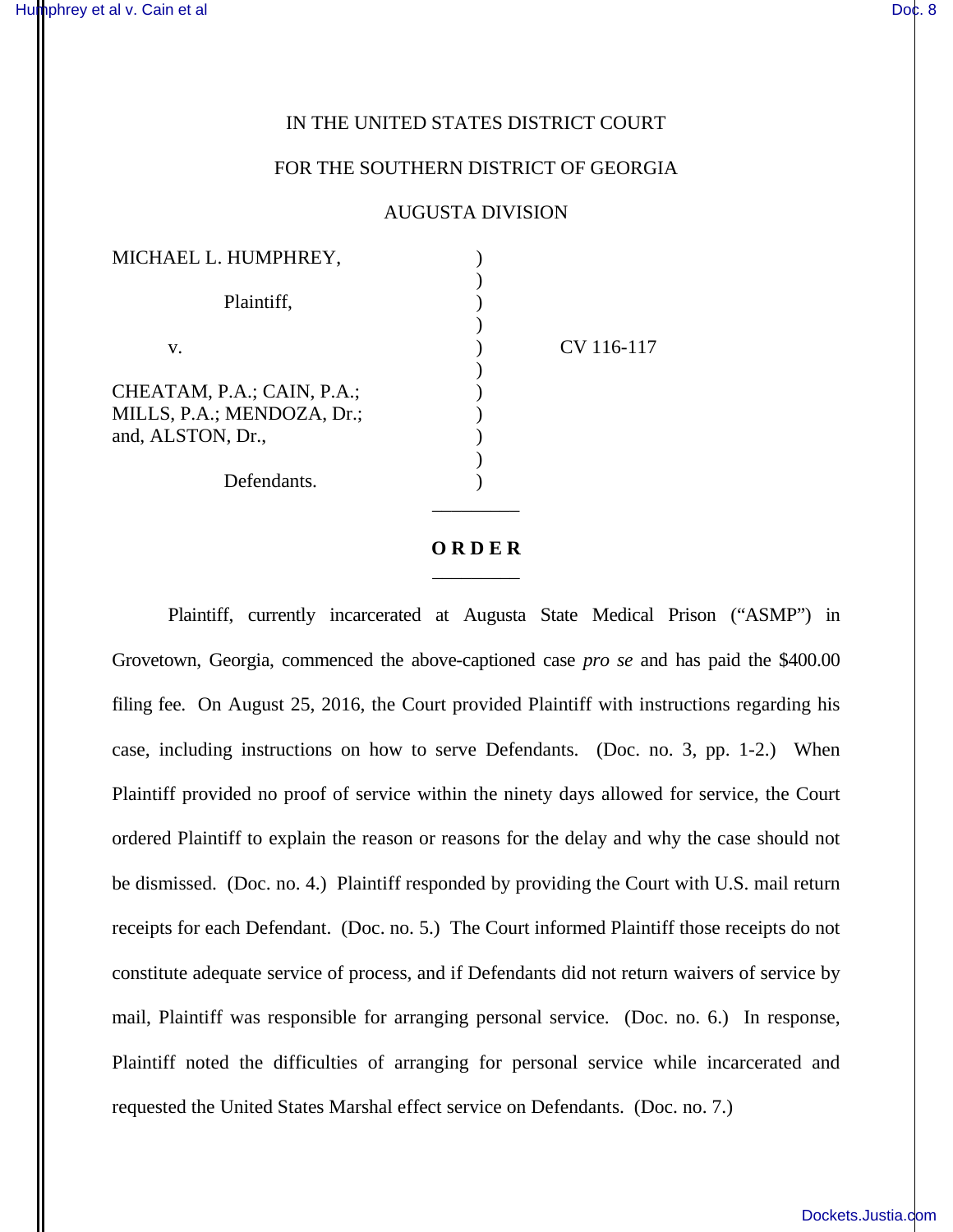Because Plaintiff is not proceeding *in forma pauperis*, he is not entitled to ordered service of process by the United States Marshal Service. See 28 U.S.C. 1915(d); Fed. R. Civ. P. 4(c). However, "even when a plaintiff pre-pays the entire filing fee, the district court has the discretion to order the U.S. Marshals to effect service." Shaw v. Hall, No. 5:12-CV-0135-CAR-MSH, 2013 WL 5571235, at \*13 (M.D. Ga. Oct. 9, 2013); see also Fed. R. Civ. P. 4(c) ("At the plaintiff's request, the court may order that service be made by a United States marshal or deputy marshal or by a person specially appointed by the court."). In exercising its discretion, the Court should consider whether Plaintiff "has exhausted other reasonable means of effecting service." Grant v. Romero, No. CV 112–107, 2013 WL 1743881 at \* 1 (S.D.Ga. April 23, 2013).

Here, Plaintiff, in good faith, made reasonable efforts to effect service. Plaintiff sent summons and waiver of service forms to each Defendant by certified mail, yet received no response. (Doc. no. 7, p. 1; doc. no. 5.) Plaintiff suffers great difficulty coordinating personal service while incarcerated at ASMP. Requiring Plaintiff to personally serve the Defendants will likely cause further delay and unnecessarily prolong this case.

Accordingly, in the interest of judicial efficiency and for good cause shown, the Court **ORDERS** the United States Marshal to serve Defendants in this case. The Marshal shall mail a copy of the complaint (doc. no. 1) and this Order by first-class mail and request the defendants waive formal service of the summons. Fed. R. Civ. P. 4(d). As noted in the Court's August 25th Order (doc. no. 3), individual defendants have a duty to avoid unnecessary costs of serving the summons, and if a defendant fails to comply with the request for waiver, the defendant must bear